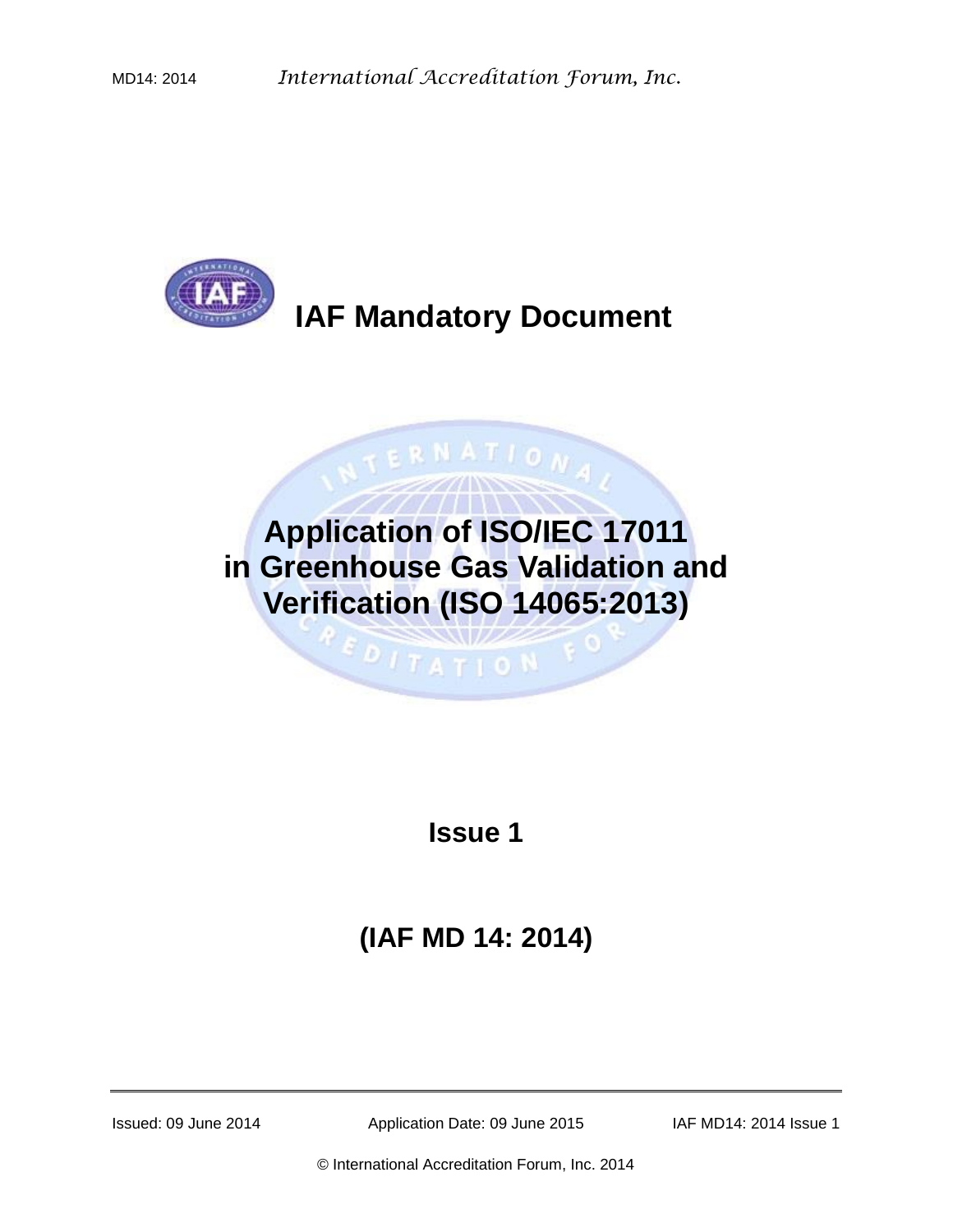Issue 1 Application of ISO/IEC 17011 Page 2 of 15 in Greenhouse Gas Validation and Verification (ISO 14065)

The International Accreditation Forum, Inc. (IAF) details criteria for the accreditation of bodies that provide conformity assessment services, and such accreditation facilitates trade and reduces demands for multiple conformity assessment activities.

Accreditation reduces risk for business and its customers by assuring that accredited Conformity Assessment Bodies (CABs) are competent to carry out the work they undertake within their scope of accreditation. Accreditation Bodies (ABs) that are members of IAF and the CABs they accredit are required to comply with appropriate international standards and the applicable IAF application documents for the consistent application of those standards.

ABs that are signatories to the IAF Multilateral Recognition Arrangement (MLA) are evaluated regularly by an appointed team of peers to provide confidence in the operation of their accreditation programs. The structure and scope of the IAF MLA is detailed in IAF PR 4 - Structure of IAF MLA and Endorsed Normative Documents.

The IAF MLA is structured in five levels: Level 1 specifies mandatory criteria that apply to all ABs, ISO/IEC 17011. The combination of a Level 2 activity(ies) and the corresponding Level 3 normative document(s) is called the main scope of the MLA, and the combination of Level 4 (if applicable) and Level 5 relevant normative documents is called a sub-scope of the MLA.

- The main scope of the MLA includes activities e.g. product certification and associated mandatory documents e.g. ISO/IEC 17065. The attestations made by CABs at the main scope level are considered to be equally reliable.
- The sub scope of the MLA includes conformity assessment requirements e.g. ISO 9001 and scheme specific requirements, where applicable, e.g. ISO TS 22003. The attestations made by CABs at the sub scope level are considered to be equivalent.

The IAF MLA delivers the confidence needed for market acceptance of conformity assessment outcomes. An attestation issued, within the scope of the IAF MLA, by a body that is accredited by an IAF MLA signatory AB can be recognized worldwide, thereby facilitating international trade.

Issue No 1 Prepared by: IAF Technical Committee Approved by: IAF Members Date: 26 February 2014 Issue Date: 09 June 2014 Application Date: 09 June 2015

Name for Enquiries: Elva Nilsen, IAF Corporate Secretary Phone: +1 613 454-8159 Email: [secretary@iaf.nu](mailto:secretary@iaf.nu)

Issue Date: 09 June 2014 Application Date: 09 June 2015 IAF MD14: 2014 Issue 1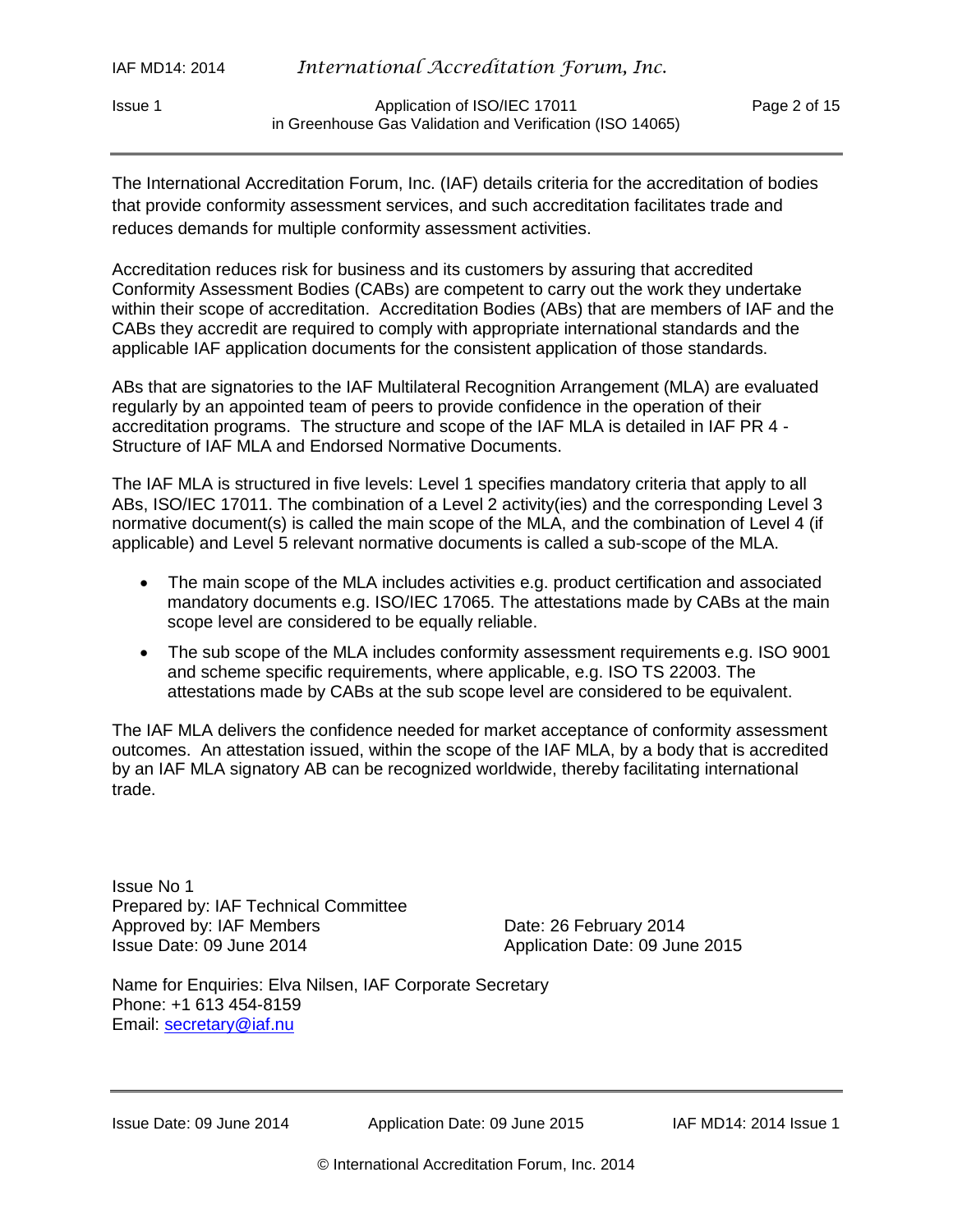Issue 1 **Application of ISO/IEC 17011** Page 3 of 15 in Greenhouse Gas Validation and Verification (ISO 14065)

# **INTRODUCTION TO IAF MANDATORY DOCUMENTS**

The term "should" is used in this document to indicate recognised means of meeting the requirements of the standard. An Accreditation Body (AB) can meet these in an equivalent way. The term "shall" is used in this document to indicate those provisions which, reflecting the requirements of the relevant standard, are mandatory.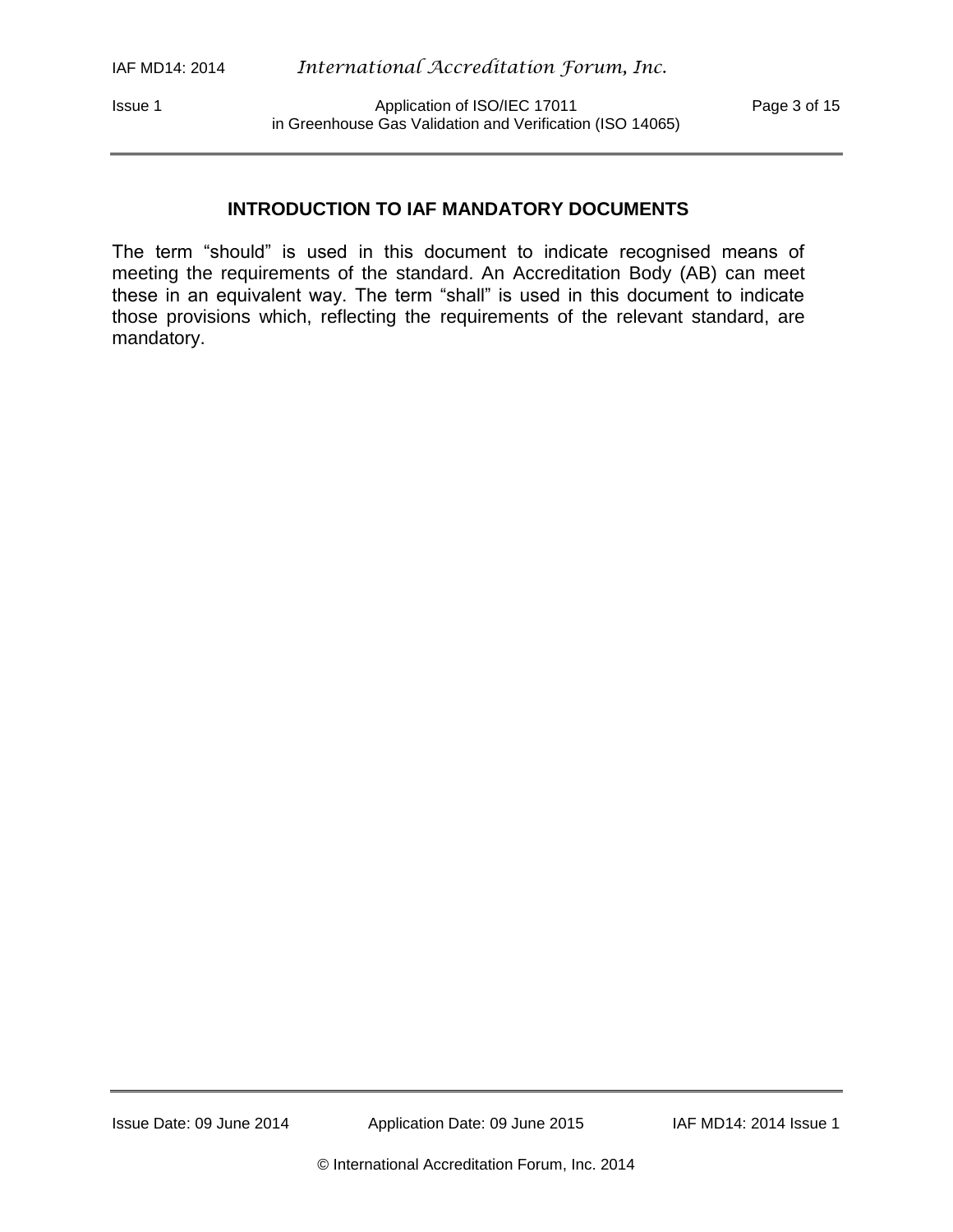Issue 1 **Application of ISO/IEC 17011** Page 4 of 15 in Greenhouse Gas Validation and Verification (ISO 14065)

# **TABLE OF CONTENTS**

| Annex B Required Additional Knowledge and Skills for Accreditation Personnel Involved with |  |  |  |  |  |  |
|--------------------------------------------------------------------------------------------|--|--|--|--|--|--|
|                                                                                            |  |  |  |  |  |  |
|                                                                                            |  |  |  |  |  |  |
|                                                                                            |  |  |  |  |  |  |
|                                                                                            |  |  |  |  |  |  |
|                                                                                            |  |  |  |  |  |  |
|                                                                                            |  |  |  |  |  |  |
|                                                                                            |  |  |  |  |  |  |
|                                                                                            |  |  |  |  |  |  |
|                                                                                            |  |  |  |  |  |  |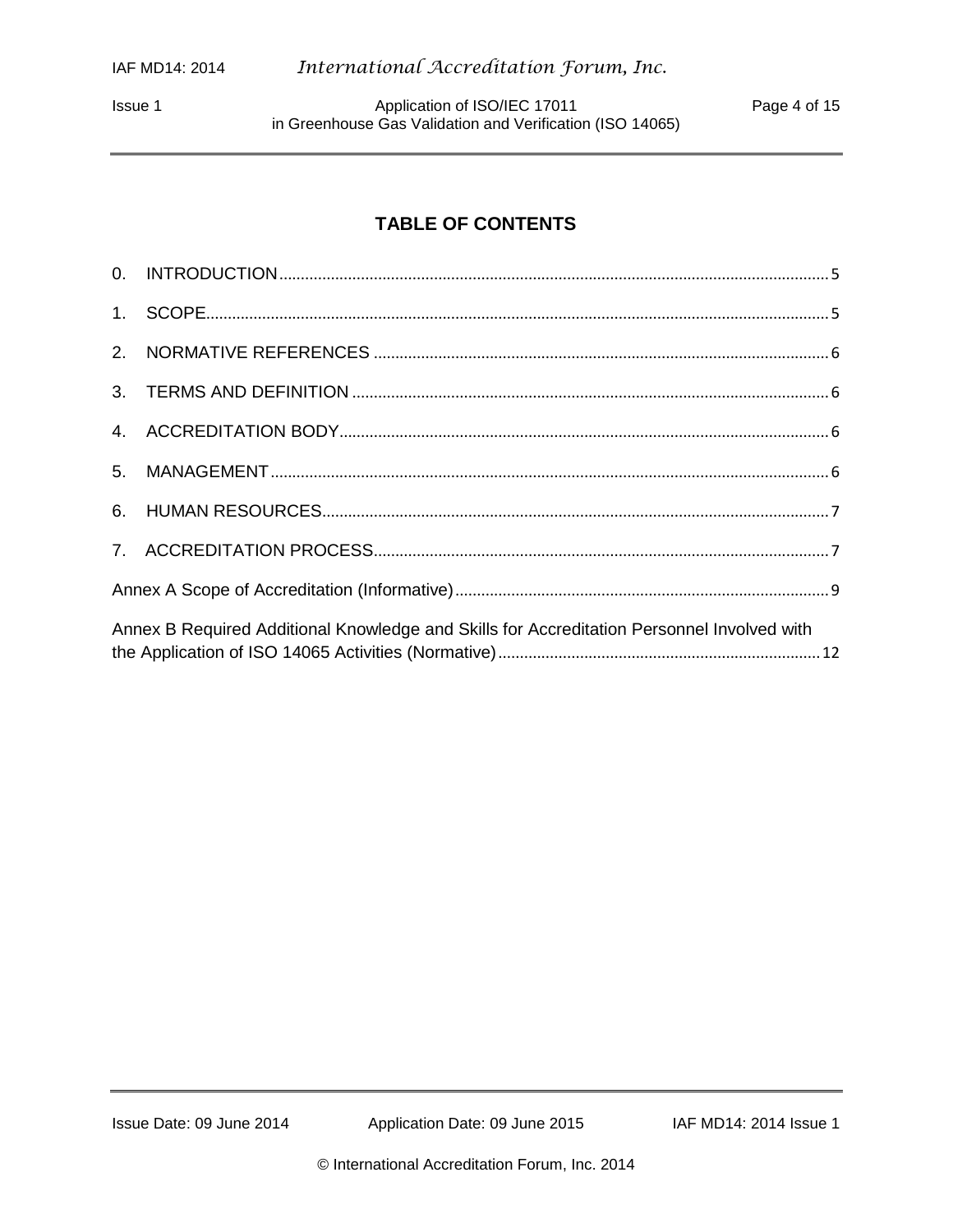Issue 1 Application of ISO/IEC 17011 Page 5 of 15 in Greenhouse Gas Validation and Verification (ISO 14065)

*This document shall be read in conjunction with ISO/IEC 17011:2004 and IAF/ILAC-A5:11/2013.*

*Application of ISO/IEC 17011:2004. All clauses of ISO/IEC 17011:2004 continue to apply and this document provides additional criteria to that standard. This mandatory document is exclusively for accreditation of bodies applying ISO 14065:2013.*

#### <span id="page-4-0"></span>**0. INTRODUCTION**

ISO/IEC 17011 is an International Standard that sets out the requirements for bodies operating accreditation systems for Conformity Assessment Bodies.

The objective of this document is to enable Accreditation Bodies to harmonize their application of ISO/IEC 17011 for the accreditation of validation and verification bodies to ISO 14065.

ISO 14065 and the corresponding IAF MD 6 are program neutral documents and therefore Accreditation Bodies and peer evaluations may refer to specific GHG program as normative requirements.

This document provides normative criteria on the application of ISO/IEC 17011 for the accreditation of validation and verification bodies to ISO 14065.

This document follows the structure of ISO/IEC 17011. IAF normative criteria are identified by the letters" "MD" followed with a reference number that incorporates the related requirements clause in ISO/IEC 17011. In all cases, a reference in the text of this document to "clause XXX" refers to a clause in ISO/IEC 17011, unless otherwise specified.

#### <span id="page-4-1"></span>**1. SCOPE**

This document specifies normative criteria for Accreditation Bodies assessing and accrediting GHG validation and verification bodies to ISO 14065, in addition to the requirements contained within ISO/IEC 17011. It is also appropriate as a requirements document for the peer evaluation process for the IAF Multilateral Recognition Arrangement (MLA) among Accreditation Bodies.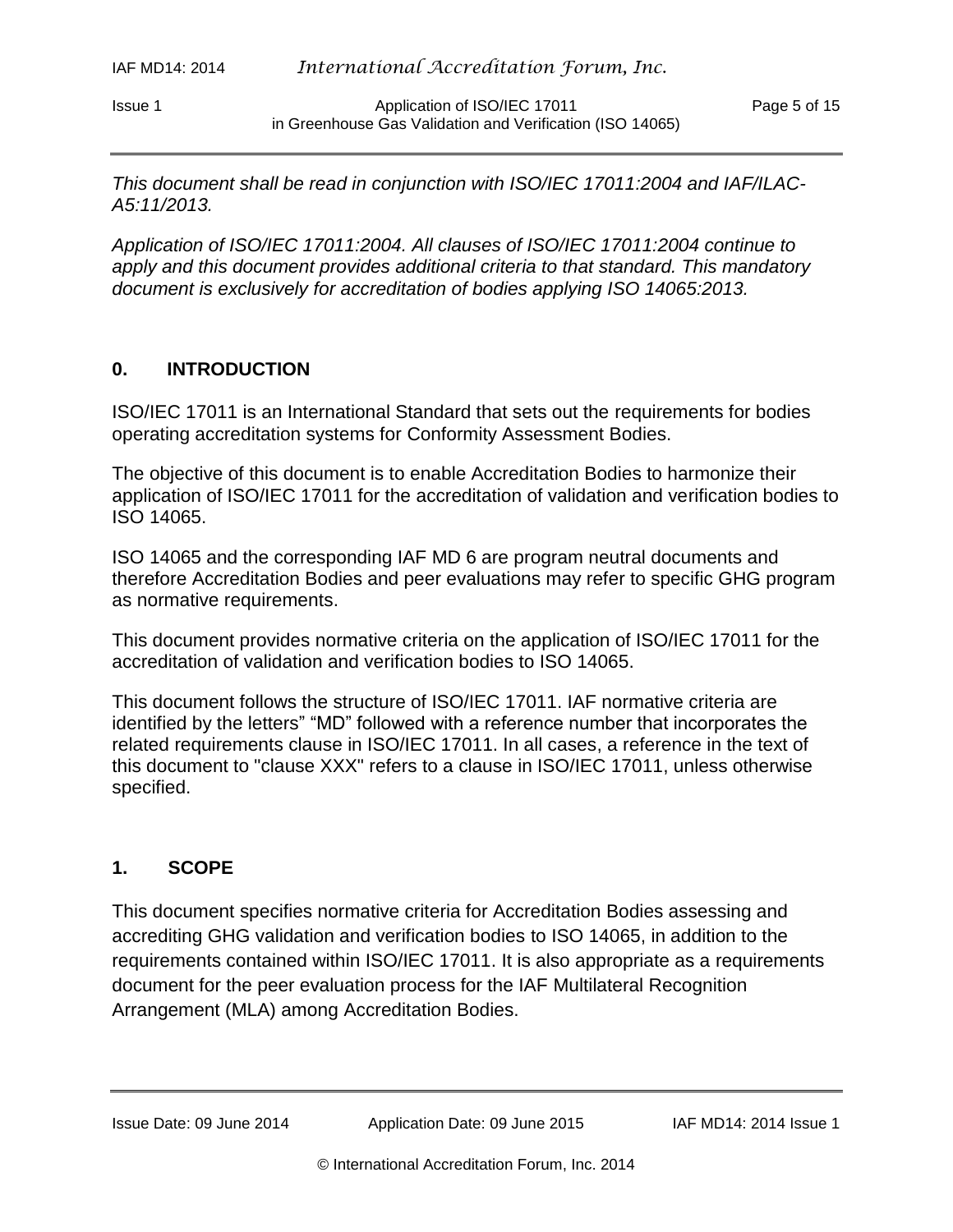Issue 1 Application of ISO/IEC 17011 Page 6 of 15 in Greenhouse Gas Validation and Verification (ISO 14065)

# <span id="page-5-0"></span>**2. NORMATIVE REFERENCES**

For the purposes of this document, the normative references given in ISO/IEC 17011 and the following apply. For dated references, only the edition cited applies. For undated references, the latest edition of the referenced document (including any amendments) applies.

ISO/IEC 17011:2004 Conformity Assessment – general requirements for accreditation bodies accrediting conformity assessment bodies

ISO 14065: 2013 Greenhouse gases: Requirements for greenhouse gas validation and verification bodies for use in accreditation or other forms of recognition

ISO 14064-3: 2006 Greenhouse gases: Specification with guidance for the validation or verification of greenhouse gas assertions

ISO 14066: 2011 Greenhouse gases: Competence requirements for greenhouse gas validation teams and verification teams

IAF/ILAC A5:11/ 2013 IAF/ILAC Multi-Lateral Mutual Recognition Arrangements (Arrangements): Application of ISO/IEC 17011:2004

IAF MD6: 2014 IAF Mandatory Document for the Application of ISO 14065:2013

# <span id="page-5-1"></span>**3. TERMS AND DEFINITION**

# <span id="page-5-2"></span>**4. ACCREDITATION BODY**

# <span id="page-5-3"></span>**5. MANAGEMENT**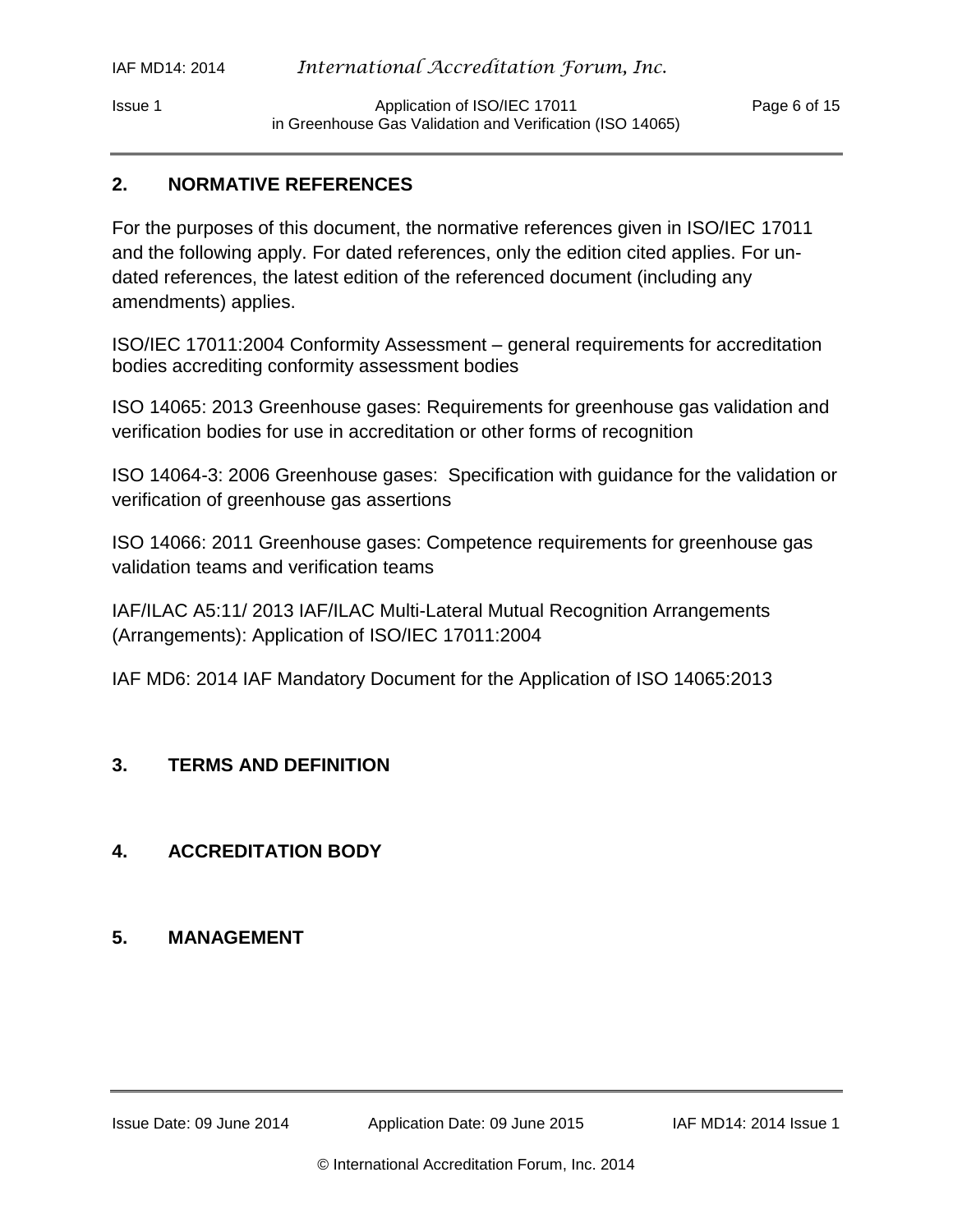Issue 1 Application of ISO/IEC 17011 Page 7 of 15 in Greenhouse Gas Validation and Verification (ISO 14065)

#### <span id="page-6-0"></span>**6. HUMAN RESOURCES**

MD 6.2.1 Annex B specifies the type of knowledge and skills that an Accreditation Body shall define for specific function, if not defined by the specific scheme.

#### <span id="page-6-1"></span>**7. ACCREDITATION PROCESS**

#### **7.1 Accreditation criteria and information**

MD 7.1.1 Accreditation criteria shall be in accordance with ISO 14065 and any additional programme requirements where they exist.

MD 7.1.2(b) In greenhouse gas validation and verification, the Accreditation Body shall categorise the sector, for the purpose of scoping, an example can be found in Annex A. These sectors have been categorised on the basis of risk such as:

- The typical magnitude of emissions per facility, which correlates with potential financial liability of material misstatement within a regulated emissions trading system.
- Potential process emission, which typically correlates with increased complexity of emissions calculation methodology.
- Potential for non CO2 emissions (CH<sub>4</sub>, N<sub>2</sub>0, etc.), typically correlates with increased complexity of emissions calculation methodology.
- Credibility (source), and application of emission factors.

#### **7.5 Preparation for Assessment**

MD 7.5.7 Validation and verification bodies' accreditation

In greenhouse gas validation and verification, the Note to clause 7.5.7 should also include the following:

- Initial approval of validation and verification personnel or control of their training.
- On-going monitoring of validation and verification personnel.
- Planning and conducting of validation and verification in accordance with GHG program requirement.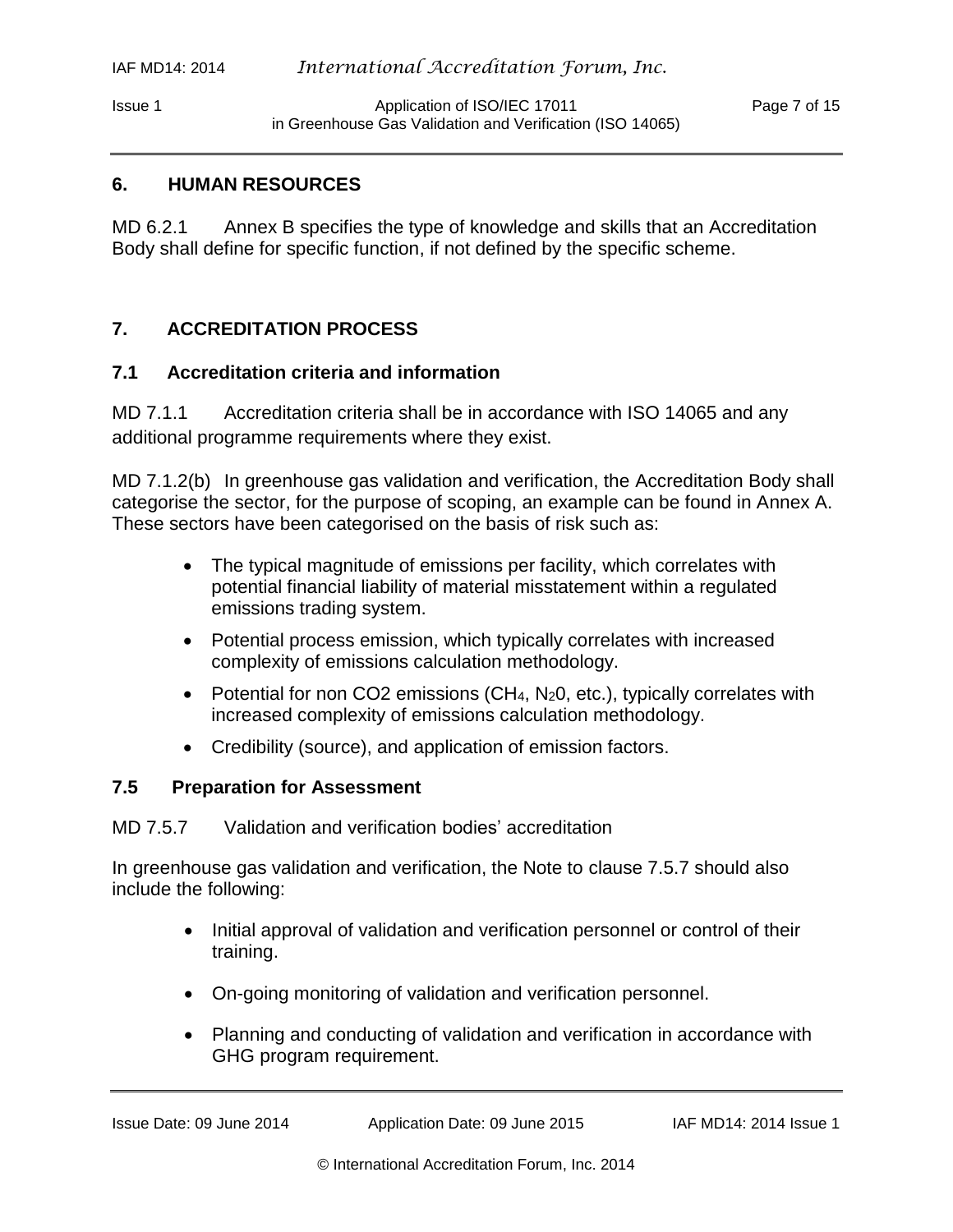• Independent review and approval of the internal documentation completed during the validation or verification engagement and the validation/verification statement (opinion).

## **7.7 On-site Assessment**

## MD 7.7.3 Greenhouse gas validation and verification accreditation

In selecting witnessing of validation and verification activities, the Accreditation Body shall consider the risks associated with the sectors covered under the scope of accreditation.

Note: Annex A provides the scopes of accreditation that may be applicable for GHG emissions verification and GHG project validation.

The Accreditation Body should document the policy for the analysis and/or rationale used for selecting validation or verification activities to be witnessed. The witness programme should cover the scope of accreditation and be in accordance with GHG program and be consistent with national legal requirements, regulations, or other relevant authority that may stipulate level of witnessing. When deviating from this policy the justification should be documented.

Due to the nature and possible prolonged timescales to complete a verification activity, the Accreditation Body should recognise that a witness visit may provide only a limited demonstration of the verification team competence and process. Therefore the rationale should also consider the timing of a witness visit and the aspects to be witnessed to include pre data verification activities such as:

- Confirmation of sources, boundaries.
- Assessment of the control environment.

In addition a review of all internal documentation for an engagement and the final statement with the lead GHG verifier or independent reviewer can offer the opportunity for the V/VB to demonstrate the output from all the V/VB processes and the resolution of any issues identified by the team.

# **7.9 Decision-making and Granting Accreditation**

MD 7.9.4. The accreditation certificate shall indicate the scope of accreditation and clearly specify the sector. Examples of included activities are shown in Annex A.

<span id="page-7-0"></span>The accreditation certificate can also include the GHG program, where relevant, and sectors as defined in the GHG program.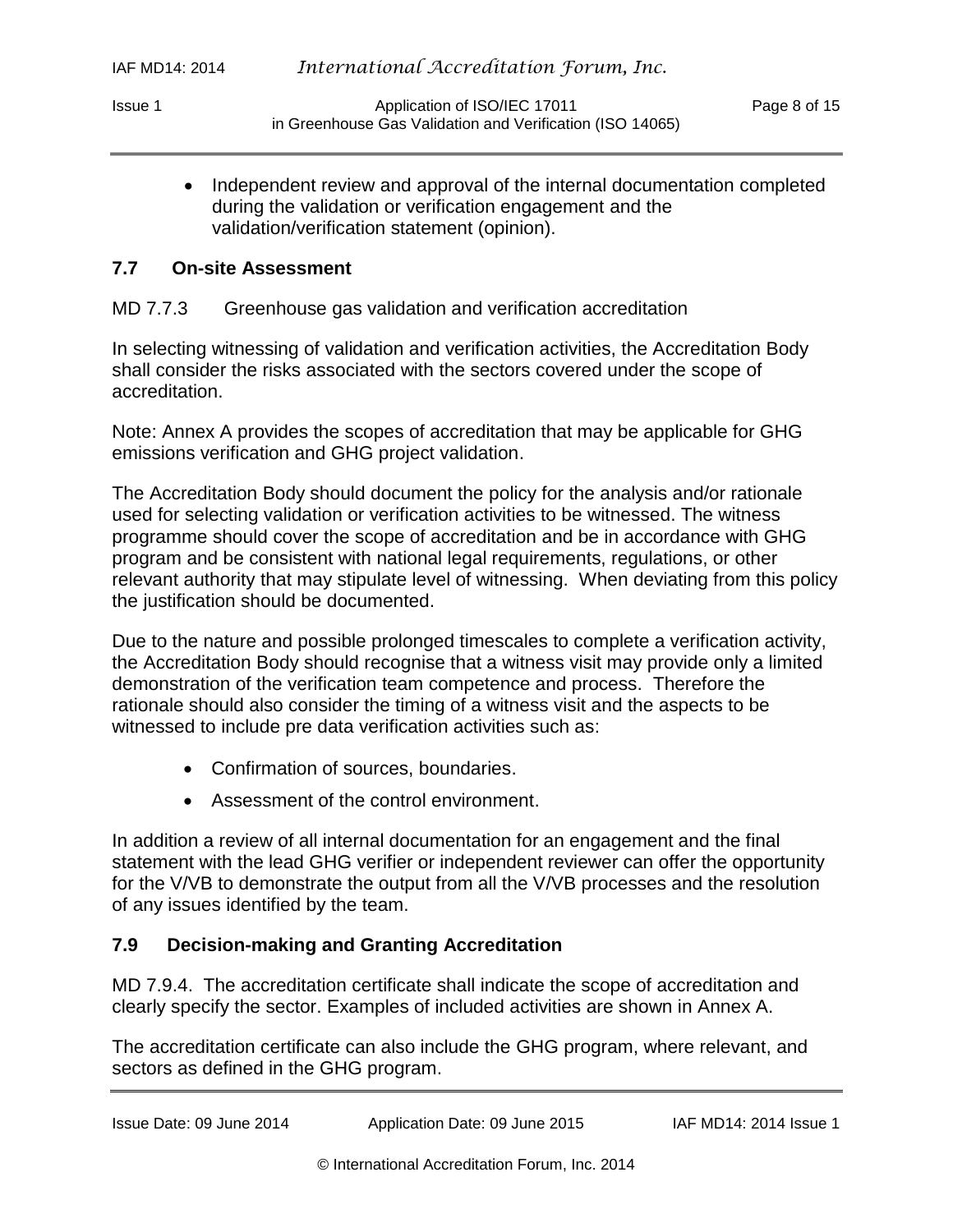Issue 1 **Application of ISO/IEC 17011** Page 9 of 15 in Greenhouse Gas Validation and Verification (ISO 14065)

# **Annex A**

# **Scope of Accreditation (Informative)**

# **Greenhouse Gas Validation and Verification**

# **Table 1.1 Organization Verification**

| <b>Sector</b>                                                                                                           | <b>Examples of included activities</b>                                                                                                                                                                                                                                                                                                                                                                                                                                                                                                                                                                                                                                                                                                                                                                                                                              |
|-------------------------------------------------------------------------------------------------------------------------|---------------------------------------------------------------------------------------------------------------------------------------------------------------------------------------------------------------------------------------------------------------------------------------------------------------------------------------------------------------------------------------------------------------------------------------------------------------------------------------------------------------------------------------------------------------------------------------------------------------------------------------------------------------------------------------------------------------------------------------------------------------------------------------------------------------------------------------------------------------------|
| <b>Power Generation and Electric Power</b><br><b>Transactions</b>                                                       | Transmission of electricity<br>Generation of bulk electric power<br>Transmissions from generating facilities to<br>distribution centers and/or distribution to end users<br>Renewable energy systems<br>Purchased electricity, steam                                                                                                                                                                                                                                                                                                                                                                                                                                                                                                                                                                                                                                |
| <b>General Manufacturing (physical or</b><br>chemical transformation of materials or<br>substances into new products)   | Manufacturing - Electric and electronics equipment,<br>industrial machinery<br>Manufacturing - Food processing<br>Note: Civil engineering, e.g. construction, will cover<br>under this sector                                                                                                                                                                                                                                                                                                                                                                                                                                                                                                                                                                                                                                                                       |
| Oil and Gas Exploration, Extraction,<br>Production and Refining, and pipeline<br>distribution, including Petrochemicals | Conventional exploration and production<br>Oil sands and heavy oil upgrading<br>Coal bed methane production<br>Gas processing plants<br>Gas well completions<br>Transportation and distribution<br>Natural gas storage and LNG operations<br>Crude oil transportation<br>Refining<br>Petrochemical manufacturing<br>Emissions from process vents in oil and gas<br>treatment<br>Process emissions (e.g. glycol dehydration, acid gas<br>removal/sulpher recovery, hydrogen production, fluid<br>catalytic cracker (FCC) catalyst regeneration)<br>Venting emissions (e.g. vessel loading, tank storage<br>and flashing, and venting of associated gas)<br>Fugitive emissions (e.g. leaks from equipment and<br>piping components)<br>Non-routine events (e.g. gas releases during<br>planned pipeline and equipment maintenance,<br>releases from unplanned events) |
| <b>Metals Production</b>                                                                                                | Production of processing of ferrous metals<br>Production of secondary aluminium<br>Processing of non-ferrous metals, including                                                                                                                                                                                                                                                                                                                                                                                                                                                                                                                                                                                                                                                                                                                                      |

Issue Date: 09 June 2014 Application Date: 09 June 2015 IAF MD14: 2014 Issue 1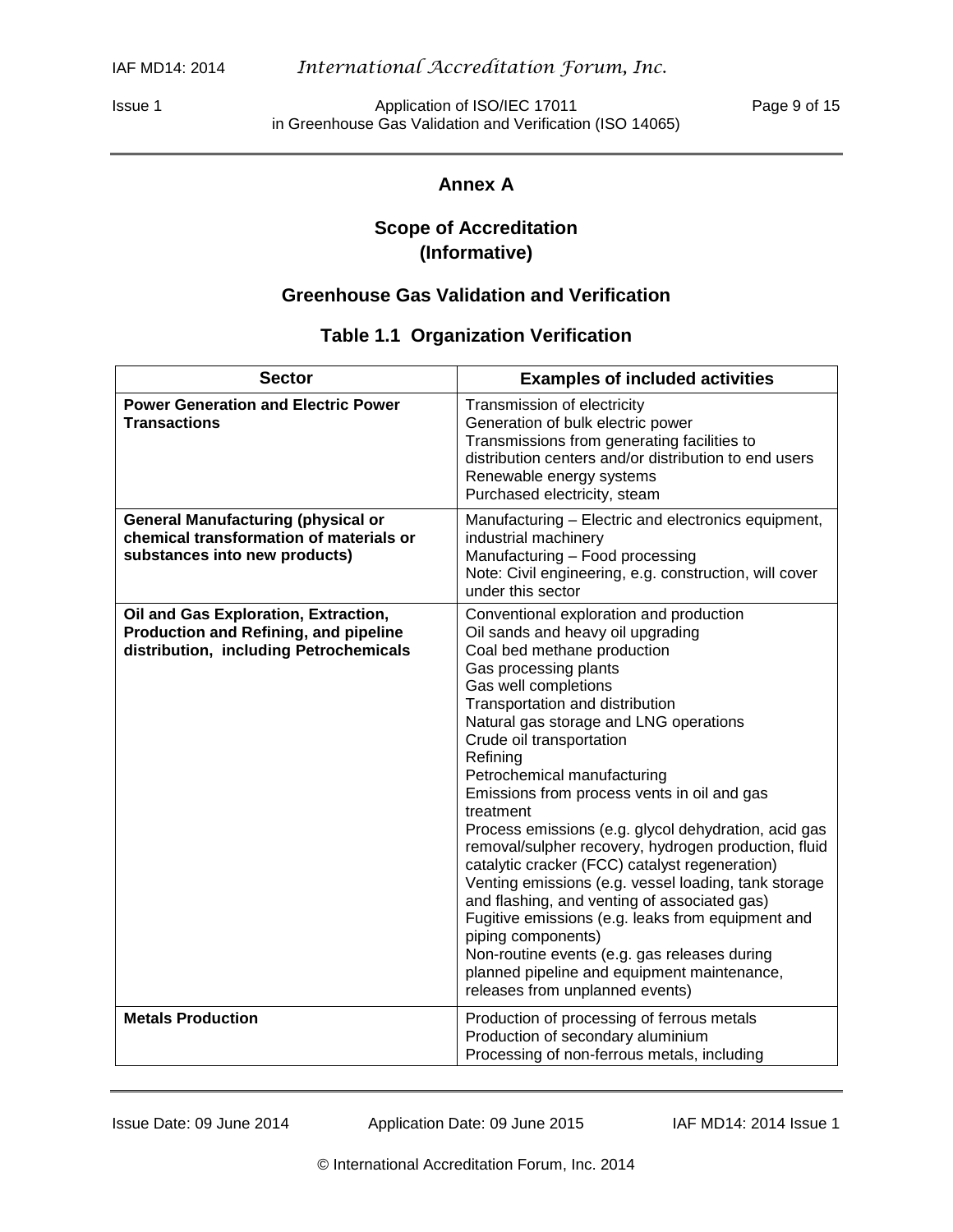#### Issue 1 Application of ISO/IEC 17011 Page 10 of 15 in Greenhouse Gas Validation and Verification (ISO 14065)

| <b>Sector</b>                                              | <b>Examples of included activities</b>                                                                                                                                                                                                                                                                                                                                                                              |
|------------------------------------------------------------|---------------------------------------------------------------------------------------------------------------------------------------------------------------------------------------------------------------------------------------------------------------------------------------------------------------------------------------------------------------------------------------------------------------------|
|                                                            | production of alloys<br>Production of coke<br>Metal ore roasting or sintering, including pelletisation<br>Production of pig iron or steel including continuous<br>casting                                                                                                                                                                                                                                           |
| <b>Aluminum Production</b>                                 | Primary aluminium                                                                                                                                                                                                                                                                                                                                                                                                   |
| <b>Mining and Mineral Production</b>                       | Production of cement clinker and production of lime<br>or calcinations of dolomite or magnetite<br>Glass and ceramic, mineral wool                                                                                                                                                                                                                                                                                  |
| <b>Pulp, Paper and Print</b>                               |                                                                                                                                                                                                                                                                                                                                                                                                                     |
| <b>Chemical Production</b>                                 | Production of carbon black<br>Production of ammonia<br>Production of bulk organic chemicals by cracking,<br>reforming, partial or full oxidation or by similar<br>processes<br>Production of hydrogen and synthesis gas by<br>reforming or partial oxidation<br>Production of soda ash and sodium bicarbonate<br>Production of nitric acid<br>Production of adipic acid<br>Production of glyoxal and glyoxylic acid |
| <b>Carbon Capture Storage</b>                              | Capture and transport of GHG by pipelines for<br>geological storage<br>Geological storage of GHG in a storage site                                                                                                                                                                                                                                                                                                  |
| <b>Transport</b>                                           | Aviation<br>Other transportation                                                                                                                                                                                                                                                                                                                                                                                    |
| <b>Waste handling and disposal</b>                         | Water and waste water treatment<br><b>Landfill and Composting Facilities</b>                                                                                                                                                                                                                                                                                                                                        |
| <b>Agriculture, Forestry and Other Land Use</b><br>(AFOLU) |                                                                                                                                                                                                                                                                                                                                                                                                                     |
| General                                                    | <b>Building Services/facilities management</b><br>Education<br>Hospital<br><b>Others</b>                                                                                                                                                                                                                                                                                                                            |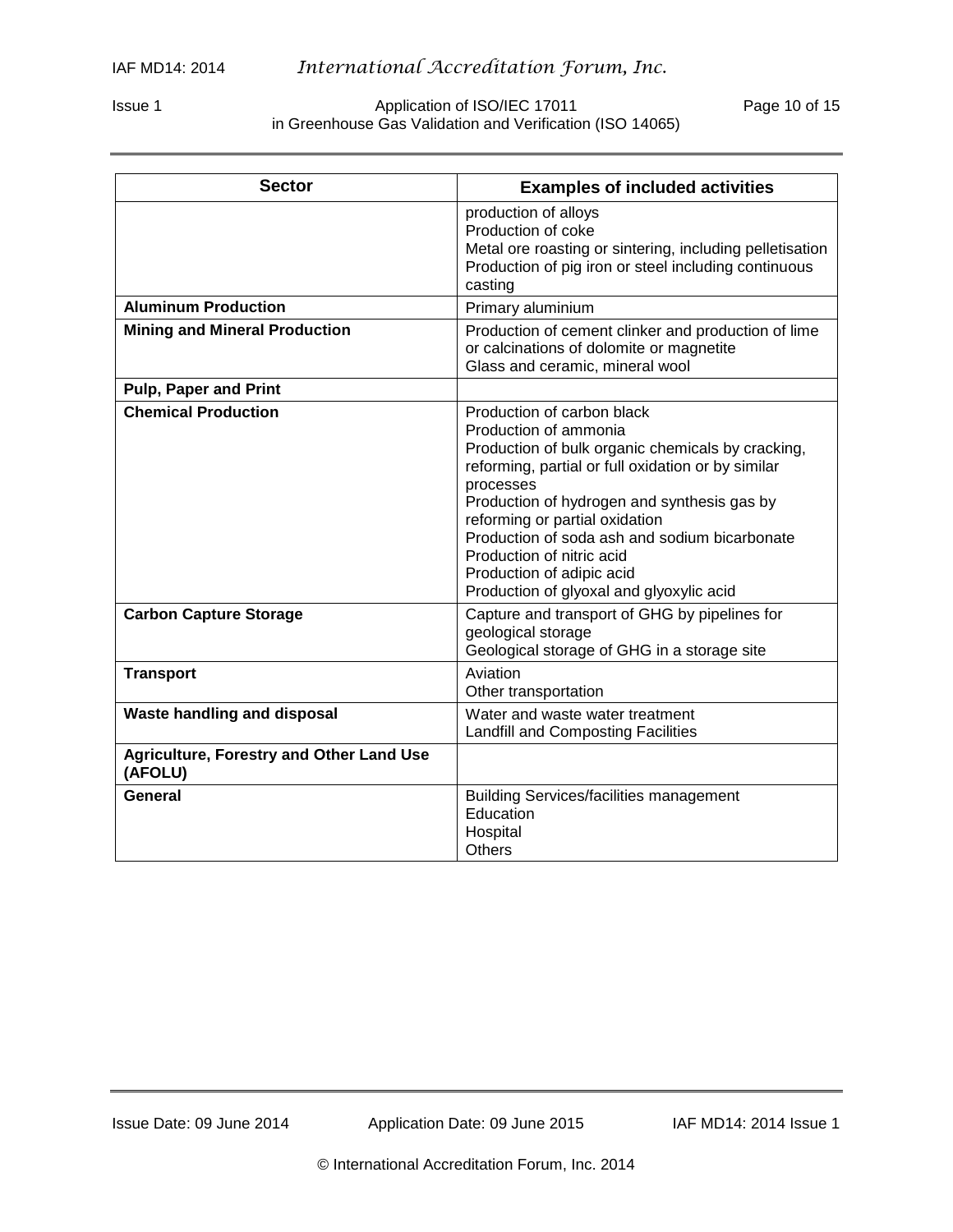Issue 1 **Application of ISO/IEC 17011** Page 11 of 15 in Greenhouse Gas Validation and Verification (ISO 14065)

### **Table 1.2 Project Validation and Verification**

| <b>Sector</b>                                                                                                                                                                                                                                                                                                                                                                                                                                                        | <b>Example of included activities</b>                                                               |  |  |  |
|----------------------------------------------------------------------------------------------------------------------------------------------------------------------------------------------------------------------------------------------------------------------------------------------------------------------------------------------------------------------------------------------------------------------------------------------------------------------|-----------------------------------------------------------------------------------------------------|--|--|--|
| <b>Energy Industries</b>                                                                                                                                                                                                                                                                                                                                                                                                                                             | Thermal energy generation from fossil fuels and biomass                                             |  |  |  |
| (renewable/non-renewable<br>sources)<br><b>Energy Distribution</b><br><b>Energy Demand</b><br>Manufacturing Industries<br><b>Chemical Industry</b><br>Construction<br>Transport<br>Mining/Mineral Production<br><b>Metal Production</b><br><b>Fugitive Emissions from Fuels</b><br>(solid, oil and gas)<br><b>Fugitive Emissions from</b><br>Production and Consumption of<br>Halocarbons and Sulphur<br>Hexafluoride<br>Solvents Use<br>Waste Handling and Disposal | including thermal electricity from solar                                                            |  |  |  |
|                                                                                                                                                                                                                                                                                                                                                                                                                                                                      | Energy generation from renewable energy sources                                                     |  |  |  |
|                                                                                                                                                                                                                                                                                                                                                                                                                                                                      | Electricity distribution                                                                            |  |  |  |
|                                                                                                                                                                                                                                                                                                                                                                                                                                                                      | Heat distribution                                                                                   |  |  |  |
|                                                                                                                                                                                                                                                                                                                                                                                                                                                                      | Energy demand                                                                                       |  |  |  |
|                                                                                                                                                                                                                                                                                                                                                                                                                                                                      | Cement sector                                                                                       |  |  |  |
|                                                                                                                                                                                                                                                                                                                                                                                                                                                                      | Aluminum                                                                                            |  |  |  |
|                                                                                                                                                                                                                                                                                                                                                                                                                                                                      | Iron and steel                                                                                      |  |  |  |
|                                                                                                                                                                                                                                                                                                                                                                                                                                                                      | Refinery                                                                                            |  |  |  |
|                                                                                                                                                                                                                                                                                                                                                                                                                                                                      | Chemical process industries                                                                         |  |  |  |
|                                                                                                                                                                                                                                                                                                                                                                                                                                                                      | Construction                                                                                        |  |  |  |
|                                                                                                                                                                                                                                                                                                                                                                                                                                                                      | Transport                                                                                           |  |  |  |
|                                                                                                                                                                                                                                                                                                                                                                                                                                                                      | Mining and mineral processes, excluding oil and gas industry,<br>coal mine methane recovery and use |  |  |  |
|                                                                                                                                                                                                                                                                                                                                                                                                                                                                      | Oil and gas industry, coal mine methane recovery and use                                            |  |  |  |
|                                                                                                                                                                                                                                                                                                                                                                                                                                                                      | Metal production                                                                                    |  |  |  |
|                                                                                                                                                                                                                                                                                                                                                                                                                                                                      | Mining and mineral processes, excluding oil and gas industry,<br>coal mine methane recovery and use |  |  |  |
|                                                                                                                                                                                                                                                                                                                                                                                                                                                                      | Oil and gas industry, coal mine methane recovery and use                                            |  |  |  |
|                                                                                                                                                                                                                                                                                                                                                                                                                                                                      | Chemical process industries                                                                         |  |  |  |
|                                                                                                                                                                                                                                                                                                                                                                                                                                                                      | GHG capture and destruction                                                                         |  |  |  |
|                                                                                                                                                                                                                                                                                                                                                                                                                                                                      | Chemical process industries                                                                         |  |  |  |
|                                                                                                                                                                                                                                                                                                                                                                                                                                                                      | Waste handling and disposal                                                                         |  |  |  |
|                                                                                                                                                                                                                                                                                                                                                                                                                                                                      | Animal waste management                                                                             |  |  |  |
| Afforestation and Reforestation                                                                                                                                                                                                                                                                                                                                                                                                                                      |                                                                                                     |  |  |  |
| Agriculture                                                                                                                                                                                                                                                                                                                                                                                                                                                          | Agriculture                                                                                         |  |  |  |
| Carbon Capture and Storage of<br>CO <sub>2</sub> in Geological Formations                                                                                                                                                                                                                                                                                                                                                                                            | Carbon capture and storage of $CO2$ in geological formations                                        |  |  |  |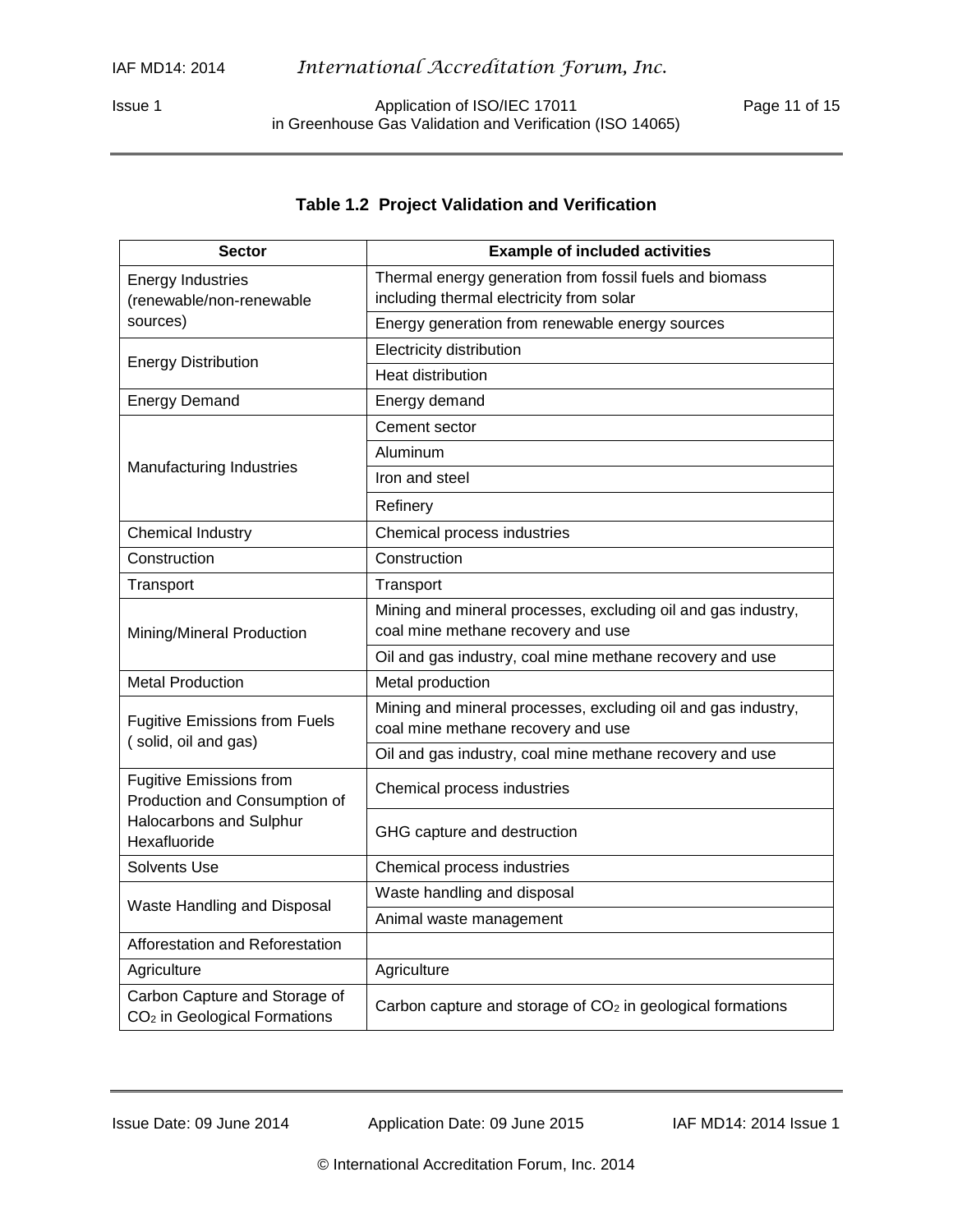Issue 1 **Application of ISO/IEC 17011** Page 12 of 15 in Greenhouse Gas Validation and Verification (ISO 14065)

#### **Annex B**

# <span id="page-11-0"></span>**Required Additional Knowledge and Skills for Accreditation Personnel Involved with the Application of ISO 14065 Activities (Normative)**

The following table specifies the additional type of knowledge and skills that an Accreditation Body shall define for specific functions.

**X: the Accreditation body shall define the criteria and depth of knowledge, for each of the functions which may be carried out by an individual or a group.** 

|                                                                                                                                                                                      | <b>Accreditation Functions</b>                                                                                              |                         |                              |                               |                                                                                |  |
|--------------------------------------------------------------------------------------------------------------------------------------------------------------------------------------|-----------------------------------------------------------------------------------------------------------------------------|-------------------------|------------------------------|-------------------------------|--------------------------------------------------------------------------------|--|
| Competence                                                                                                                                                                           | Conducting the<br>Application<br>Review,<br>Planning<br>Assessments<br>and<br>Administration<br>of Accreditation<br>Program | Documentation<br>Review | Office<br>Assessment<br>Team | Witness<br>Assessment<br>Team | Reviewing<br>Assessment<br>Reports and<br>Making<br>Accreditation<br>Decisions |  |
| Understanding of the<br>principles and process<br>of validation and/or<br>verification                                                                                               |                                                                                                                             | X                       | X                            | X                             | X                                                                              |  |
| Understanding of<br>additional GHG<br>program and/or<br>regulatory<br>requirements for the<br>accreditation body and<br>validation and/or<br>verification bodies<br>where applicable | X                                                                                                                           | X                       | X                            | X                             | X                                                                              |  |
| Ability to review and<br>understand the CAB's<br>scope of accreditation<br>to determine<br>competence needed<br>for the assessment                                                   | X                                                                                                                           | X                       |                              |                               |                                                                                |  |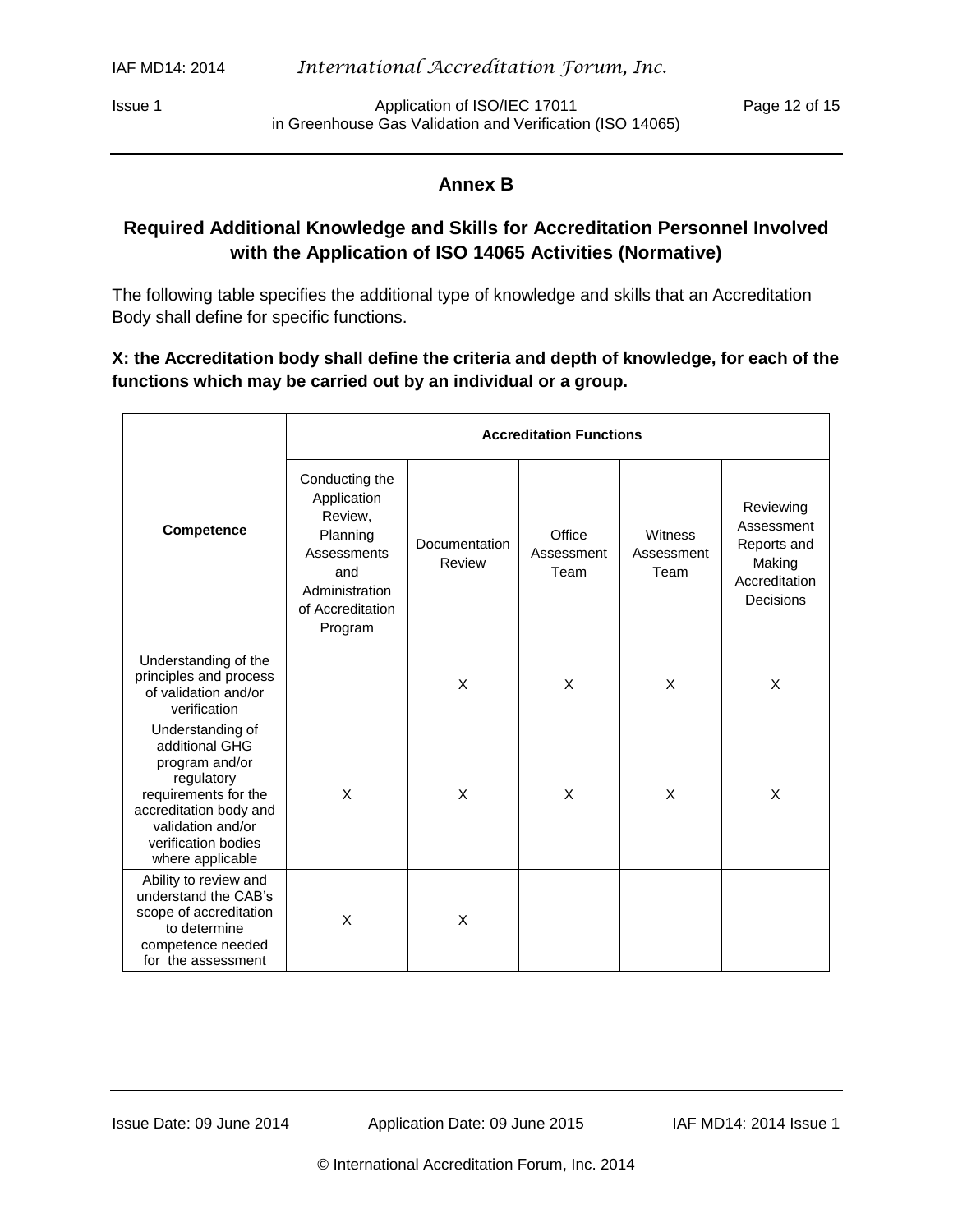#### Issue 1 Application of ISO/IEC 17011 Page 13 of 15 in Greenhouse Gas Validation and Verification (ISO 14065)

|                                                                                                                                                                                                                                                                                                                                                                                                   | <b>Accreditation Functions</b>                                                                                              |                         |                              |                               |                                                                                |
|---------------------------------------------------------------------------------------------------------------------------------------------------------------------------------------------------------------------------------------------------------------------------------------------------------------------------------------------------------------------------------------------------|-----------------------------------------------------------------------------------------------------------------------------|-------------------------|------------------------------|-------------------------------|--------------------------------------------------------------------------------|
| Competence                                                                                                                                                                                                                                                                                                                                                                                        | Conducting the<br>Application<br>Review,<br>Planning<br>Assessments<br>and<br>Administration<br>of Accreditation<br>Program | Documentation<br>Review | Office<br>Assessment<br>Team | Witness<br>Assessment<br>Team | Reviewing<br>Assessment<br>Reports and<br>Making<br>Accreditation<br>Decisions |
| Understanding of the<br>CAB's scope of work<br>and ability to confirm<br>that the qualification of<br>its personnel is<br>appropriate for that<br>scope of work                                                                                                                                                                                                                                   |                                                                                                                             | X                       | X                            | X                             |                                                                                |
| Ability to determine the<br>appropriate duration of<br>assessment                                                                                                                                                                                                                                                                                                                                 | X                                                                                                                           |                         |                              |                               |                                                                                |
| Ability to understand<br>and assess the<br>validation and/or<br>verification team's<br>process for conducting<br>a risk-based<br>assessment of all GHG<br>sources, sinks and<br>reservoirs and<br>sampling an<br>appropriate number of<br>systems, sources, and<br>calculation<br>methodologies to look<br>for errors or omissions<br>within the reported<br>GHG assertion within<br>that sector. |                                                                                                                             |                         | X                            | X                             | X                                                                              |
| Ability to identify the<br>correctness of an<br>organization's<br>geographical<br>boundaries,<br>organizational<br>boundaries, and<br>reported units (i.e.<br>equity share,<br>operational control, or<br>financial control)                                                                                                                                                                      |                                                                                                                             |                         | X                            | $\pmb{\times}$                | X                                                                              |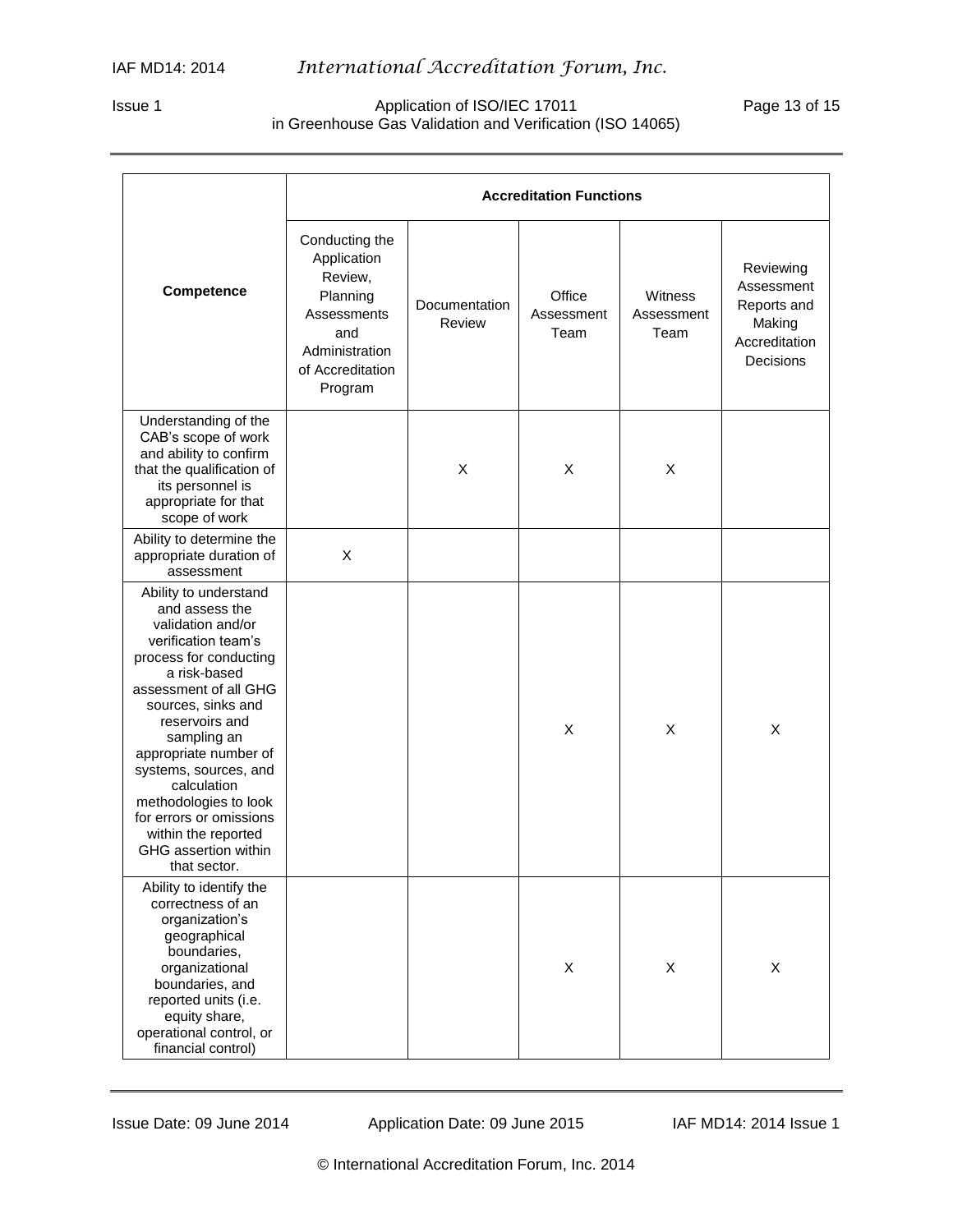#### Issue 1 **Application of ISO/IEC 17011** Page 14 of 15 in Greenhouse Gas Validation and Verification (ISO 14065)

|                                                                                        | <b>Accreditation Functions</b>                                                                                              |                         |                              |                               |                                                                                |  |
|----------------------------------------------------------------------------------------|-----------------------------------------------------------------------------------------------------------------------------|-------------------------|------------------------------|-------------------------------|--------------------------------------------------------------------------------|--|
| Competence                                                                             | Conducting the<br>Application<br>Review,<br>Planning<br>Assessments<br>and<br>Administration<br>of Accreditation<br>Program | Documentation<br>Review | Office<br>Assessment<br>Team | Witness<br>Assessment<br>Team | Reviewing<br>Assessment<br>Reports and<br>Making<br>Accreditation<br>Decisions |  |
| Understanding of ISO<br>14064-1 or relevant<br>GHG program<br>requirements             | X                                                                                                                           | X                       | X                            | X                             | X                                                                              |  |
| Understanding of ISO<br>14064-2 or relevant<br>GHG program<br>requirements             | X                                                                                                                           | X                       | X                            | X                             | X                                                                              |  |
| Understanding of ISO<br>14064-3 or relevant<br>GHG program<br>requirements             | X                                                                                                                           | X                       | X                            | X                             | X                                                                              |  |
| Understanding of ISO<br>14065 and ISO 14066<br>or relevant GHG<br>program requirements | X                                                                                                                           | X                       | X                            | X                             | X                                                                              |  |
| Understanding of IAF<br>MD <sub>6</sub>                                                | X                                                                                                                           | X                       | X                            | X                             | X                                                                              |  |
| Understanding of this<br><b>IAF MD</b>                                                 | X                                                                                                                           |                         |                              |                               |                                                                                |  |

End of IAF Mandatory Document – Application of ISO/IEC 17011 in Greenhouse Gas Validation and Verification (ISO 14065).